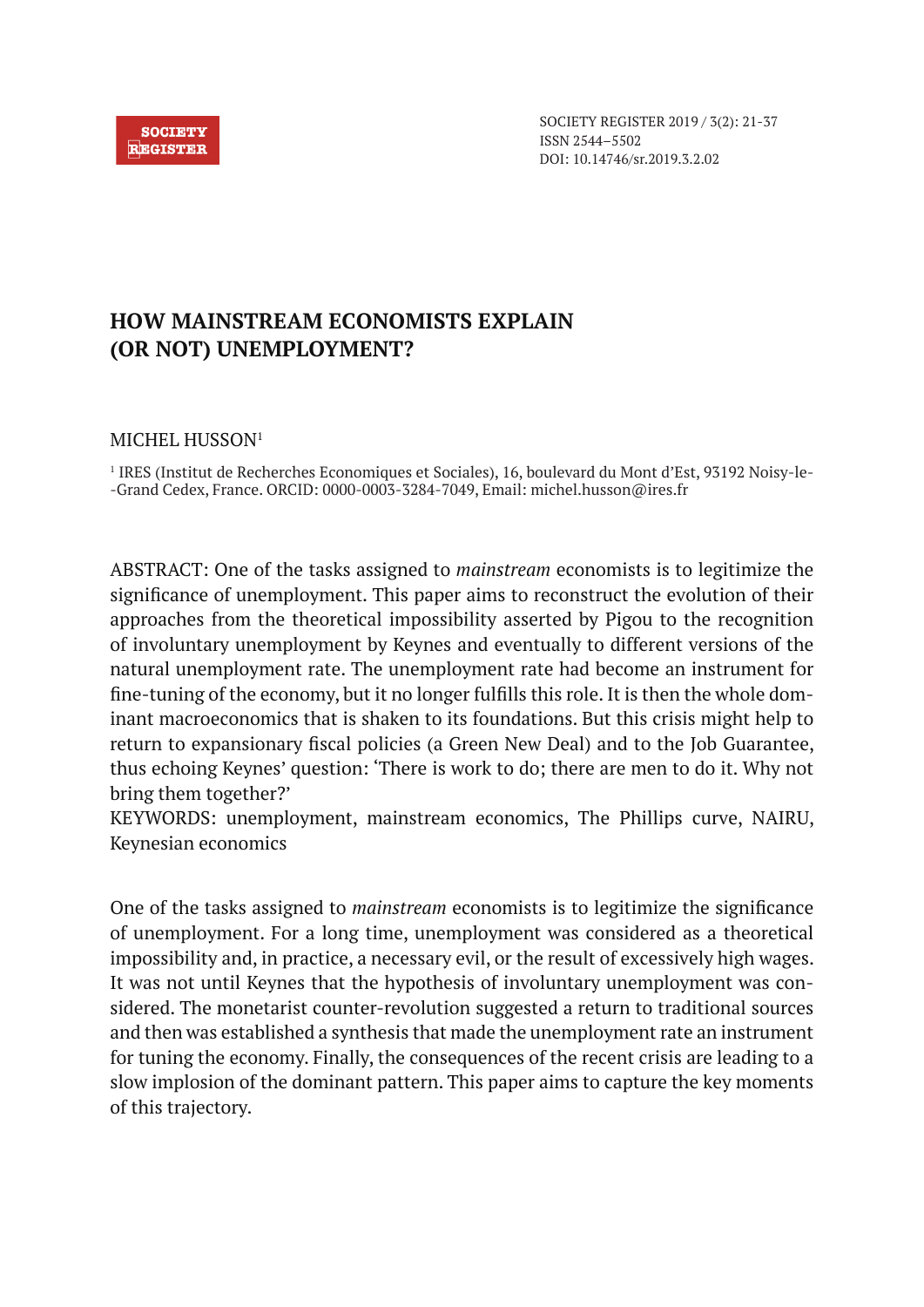#### **IMPOSSIBLE IN THEORY, INELUCTABLE IN PRACTICE**

For a long time, economists have not been concerned about full employment. The term 'unemployment' itself is nearly absent from the treaties by Alfred Marshall who, for many decades, was the leading economist in England. Marshall's views have remained those of the authors of the famous Poor Law Report of 1834 (see Husson 2018a), as evidenced in a letter sent in 1903 to Percy Alden, in which Marshall expresses the substance of his thinking (Marshall 1903). There are, he writes, two categories of unemployment: the occasional unemployment results from economic fluctuations, but only develops because of 'the inability of beings of finite intelligence to forecast coming economic needs and opportunities with perfect precision' (Marshall 1903: 446). They should therefore be taught that 'to spend the whole of one's income in prosperous times and to be without resource when the tide turns, is inconsistent with the respect that everyone owes to himself' (Marshall 1903: 446). As for the systematic unemployment, Marshall believes that it is:

(...) caused by the existence of large numbers of people, who will not or cannot work steadily or strongly enough to make it possible that they should be employed regularly. They are hunters for odd jobs, which are generally 'soft' jobs. A large part of the present unemployment seems to me to be this kind: that is, it is a symptom of disease rather than a cause. And remedies addressed to the symptoms of it are likely, I fear, to increase the disease. (Marshall 1903: 446)

Marshall calls for a 'kindly but severe discipline of those who are bringing up children under physical and moral conditions which will make them recruits to the great army of the habitually unemployed' (Marshall 1903: 447).

The discourse of economists will gradually incorporate a less moralistic yet implacable analysis. In the perfect world of free competition, unemployment cannot exist, or might exist only in the form of 'voluntary' unemployment resulting from a rational trade-off between wages and leisure. Their main advice is therefore to recommend the removal of all obstacles to the balance between supply and demand in the labour market. This market is not fundamentally different from any other commodity, be it a potato or a sock.

As for the term 'full employment', it is sometimes argued that it first appeared under the pen of Arthur Pigou (1877-1959) – a disciple of Marshall – in his book *Unemployment*, published in 1913. It happens to be a misinterpretation, because Pigou uses the term of full employment in a different sense, which refers to the full-time employment of certain categories of workers. However, Pigou's book is interesting as it presents very clearly an approach to the issue of unemployment, which then remains largely dominant. Its basic principle is that 'unemployment is *wholly* caused by maladjustment between wage-rates and demand' (p. 51).

Therefore, if wages 'were determined by the free play of competitive forces (...) there could not exist any unemployment whatever' (p. 51-52), beyond cyclical fluctuations. In particular, 'any attempt on the part of a particular Trade Union to force up the wages of its members above those current in the general run of similar occupations is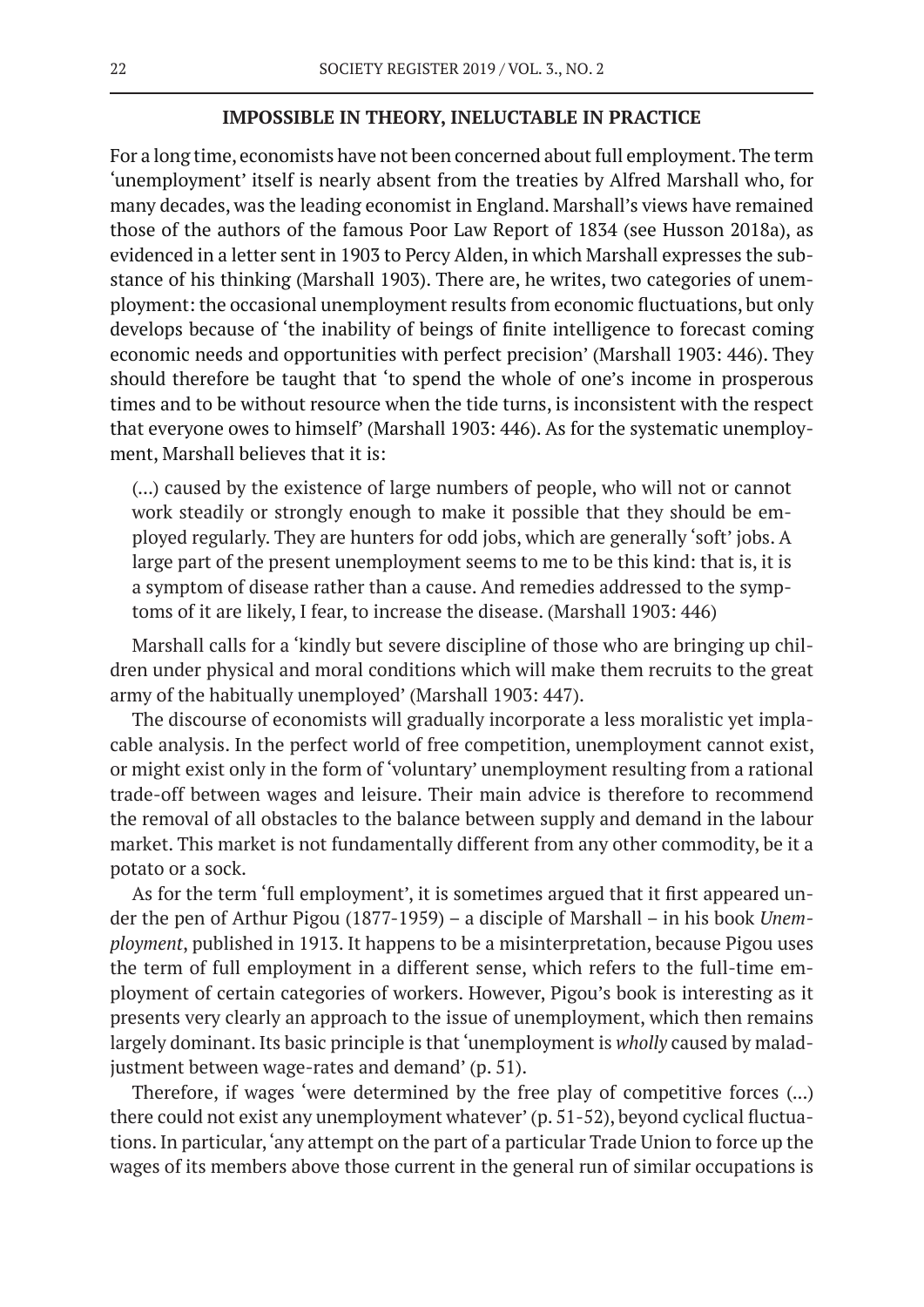a cause of unemployment, and the abandonment of that policy is, *pro tanto*, a remedy for it' (p. 242).

The instruments to reduce unemployment inevitably have adverse effects. Public employment excludes – as we would say today – private employment. Pigou cites, in this regard, a report by the commission on South African poverty (*Transvaal Indigency Commission*). The reference is curious, but the statement is very clear:

When, therefore, a Government gives work to the unemployed (...) it is diminishing employment with one hand, while it increases it with the other. It takes work from people employed by private individuals, and gives it to people selected by the State (Pigou 1913: 171).

Finally, there is – already – the perennial denunciation of the minimum wage:

When humanitarian considerations lead, in effect, to the establishment of a minimum wage below which no worker will be engaged, the existence of a large body of persons not worth this minimum wage is a cause of unemployment (Pigou 1913: 242-243).

However, even if all the recommendations were implemented, this would not be sufficient to 'abolish unemployment' and therefore it is necessary to use 'palliatives' such as unemployment insurance scheme. In other words, unemployment is an inseparable attribute of a market economy: we can only limit its scope and 'alleviate the evil consequences' (p. 246).

The term 'full employment' is generally associated with the name of William Beveridge (1879-1963). It is interesting to look back at his first contribution in his book *Unemployment*. *A Problem of Industry*, published in 1909, favourably cited by Pigou. Beveridge considers there that 'unemployment is to some extent at least part of the price of industrial competition' (p. 235). The appropriate answer is in practice 'reducing the pain of unemployment to relative insignificance' (p. 235). So it is rather a theory of 'frictional' unemployment and we are still far from the full employment of which Beveridge will later be one of the most active promoters.

It is important to note that economic theories are not impervious to the economic situation that sometimes provides concrete demonstrations. A fine example is given by John Hobson, a heterodox economist made famous by his analyses of imperialism – and who can also be considered as a precursor of Keynes for his work on unemployment. In his book *Problems of poverty*, published in 1899, he pointed out that:

(...) the fact that in 1890 the mass of unemployed was almost absorbed, disposes once for all of the allegation that the unemployed in times of depression consist of idlers who do not choose to work (Hobson 1899: 16).

However, the prosperity recorded during the 'Belle Époque', from 1896 to 1924, allowed observers to be satisfied with unemployment analyses as the result of transitional misadjustments. It was the great crisis of 1929 that made these representations shatter.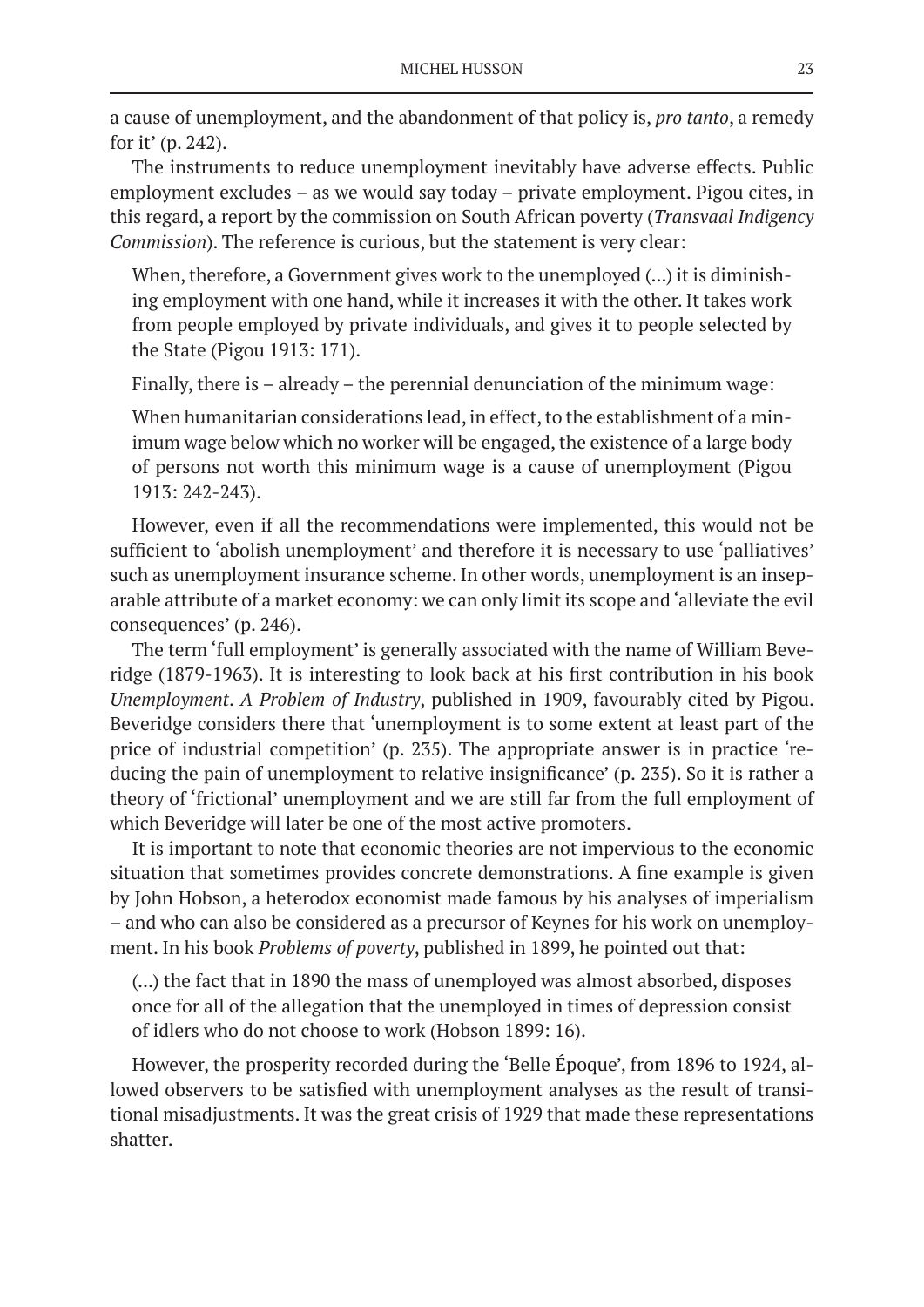## **KEYNES DISCOVERS INVOLUNTARY UNEMPLOYMENT**

It was in 1929 that an economist proposed a radical change of point of view: 'the belief that that there is some law of nature which prevents men from being employed, that it is "rash" to employ men, and that it is financially "sound" to maintain a tenth of the population in idleness for an indefinite period, is crazily improbable – the sort of thing which no man could believe who had not had his head fuddled with nonsense for years and years' (p. 10).

And the same economist puts forward a simple reasoning, which some would certainly describe as simplistic. This economist is none other than John Maynard Keynes who signed along with Hubert Henderson a brochure entitled *Can Lloyd George Do It?* It contains what could be the guiding theme of this contribution:

The whole of the labour of the unemployed is available to increase the national wealth. It is crazy to believe that we shall ruin ourselves financially by trying to find means for using it and that 'Safety First' lies in continuing to maintain men in idleness (Keynes Henderson 1929: 38).

Therefore, Keynes encourages us to a major reversal which consists in returning to a rational approach and even to the 'common sense'. He also reassures his readers on this point: 'what seems sensible is sensible, and what *seems* nonsense is nonsense' (p. 11).

Nor should we be frightened by the bogeyman which, even today, is still used by the advocates of 'natural' unemployment:

The conclusion, that if new forms of employment are offered more men will be employed, is as obvious as it sounds and contains no hidden snags; that to set unemployed men to work on useful tasks does what it appears to do, namely, increases the national wealth; and that the notion, that we shall, for intricate reasons, ruin ourselves financially if we 'use' this means to increase our well-being, is what it looks like a bogy (Keynes Henderson 1929: 11).

Keynes is also not satisfied with the safety net provided by the benefits paid to the unemployed, because these benefits do not create anything. In his opinion, true security is 'an honest day's work for a fair wage waiting for every honest worker', as he writes in his notes. And full employment (even if he does not use this term) is not 5% unemployed: unemployment must be reduced: 'to the sort of level we are experiencing in wartime, that is to say (...) less than one per cent unemployed at the present time'. For this to happen, the State must do 'everything that could humanly be done'. And Keynes expresses his indignation: 'It is crazy to sit puffing one's pipe and telling the unemployed that it would be most unsafe to find them any work' (Tcherneva 2012 for these last quotes).

It is therefore logical that Keynes declared himself in favor of large-scale public works programs and paid little attention to their rate of return: the important thing being to reduce unemployment, it is better to have a low return than no return at all. These suggestions were caricatured by assigning to him the idea that the unemployed should be employed to dig holes and then fill them up. That's probably the risk of be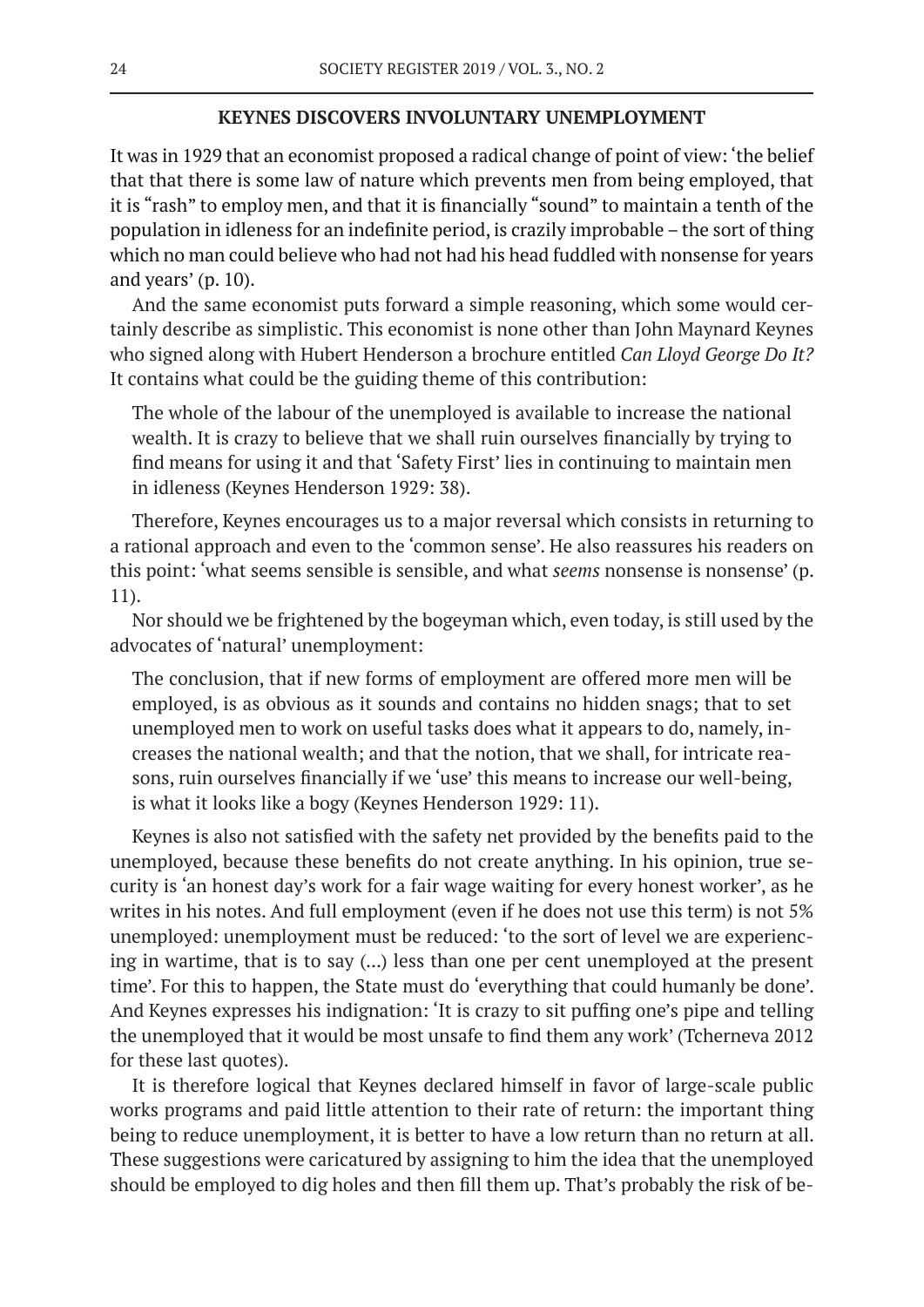ing too subtle, because Keynes never said that. In the *General Theory*, he imagines that the government buries bottles filled with banknotes for the unemployed to dig them up. But it was a parable on money creation, drawing a parallel with gold mines where holes are also dug.

Even before the publication of the *General Theory* in 1936, some of Keynes' 'common sense' ideas were implemented in the United States by Franklin Roosevelt, as part of the *New Deal*. He was elected after the catastrophic presidency of Herbert Hoover, who saw the prosperity 'just around the *corner*'*.* When Roosevelt came to power, there were 12 million unemployed, for a working population of about 50 million, to which must be added several million homeless. While the previous administration merely distributed aid, this time the objective was to create jobs. One of the program's administrators, Harry L. Hopkins, could justify this changeover as follows:

Give a man a dole and you save his body and destroy his spirit. Give him a job and pay him an assured wage, and you save both the body and the spirit (Hopkins 1936 quotes by Bremer 1975: 637).

It was therefore a vast public works program that was launched in 1933 with the establishment of the *Public Works Administration* associated with a *Civilian Conservation Corps* and, in 1935, the *Works Projects Administration*. All the said programs will not restore full employment and will reduce unemployment by only about one-third. The record of the New Deal that can be only outlined here is indeed mixed. Roosevelt's plans were obstructed by businesses' investment strike that the public initiative could not counterbalance. There were still six million Americans unemployed in 1941, and full employment was not restored until the entry into the war.

The post-war period will be marked by the development of the welfare state in Europe, one of the fathers of which is William Beveridge, the author of two famous reports. The first report, published in 1942, dealt with social security; the second, dating from 1944, with *Full Employment in a Free Society*. In the prologue to this report, Beveridge immediately points out that full employment 'does not mean having no unemployment at all' but 'having more vacancies for workers than there are workers seeking vacancies' (p.1). There will therefore still remain a frictional unemployment rate, which he estimates at 5% of the working population in the case of the United Kingdom.

## **THE PHILLIPS CURVE, OR THE FINE TUNING OF UNEMPLOYMENT**

In 1958, Alban Phillips (see Husson 2018b for a short biography) published an article (Phillips 1958) that earned him fame, since we are still talking about Phillips curve today. His article states that nominal wage growth is moving in the opposite direction to the unemployment rate (and its changes). Phillips' data focus on the long-term evolution of unemployment and wages in the United Kingdom, between 1861 and 1957. When the article was published in 1958, the nominal wage growth rate was indeed quite high, but the country was close to full employment: the unemployment rate had been around 2% since 1945. Phillips' project therefore does not address a contem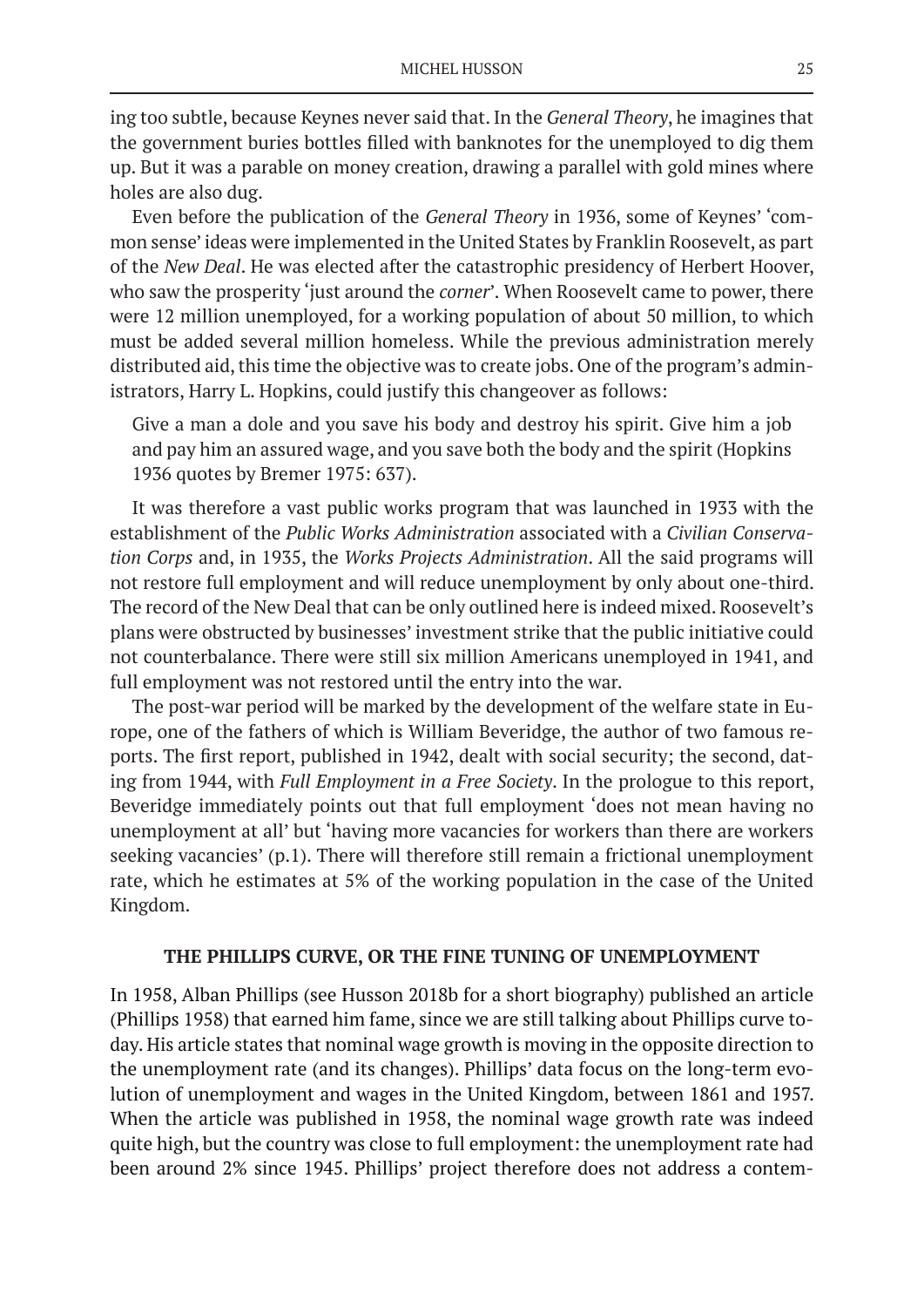porary economic problem. His project is substantially different: its aim is to provide the empirical basis for unemployment theory. But how should the curve be read? For Richard Lipsey, a colleague of Phillips' who is trying to find a more theoretical basis for the curve, the determination clearly goes from unemployment to wages:

If one wishes to predict the rate of change of money wage rates, it is necessary to know not only the level of unemployment but also its distribution between the various markets of the economy (Lipsey 1960: 19).

A reverse reading will be proposed by Paul Samuelson and Robert Solow in an article published in 1960 (Samuelson, Solow 1960). The two future Nobel Prize winners are trying to create a Phillips curve for the United States – which eventually is hand-drawn. They suggest a reading of the curve where it is the unemployment rate that determines wages: the latter 'tend to rise when the labor market is tight, and the tighter the faster' (p.189). But most importantly, they deduce from this that there is a possible trade-off between moderate inflation and an unemployment rate close to full employment:

Manufacturing wages seem to stabilize absolutely when 4 or 5 per cent of the labor force is unemployed; and wage increases equal to the productivity increase of 2 to 3 per cent per year is the normal pattern at about 3 per cent unemployment (Samuelson Solow 1960: 189).

The Phillips curve then became a fine tuning instrument for economic policy during the 1960s, when Keynesian ideas influenced the Kennedy and Johnson administrations in favour of an expansive fiscal policy.

This worked well until the late 1960s: the inflation and unemployment curves did indeed change in the opposite direction. But this relationship corresponding to Phillips curve breaks down twice: first with the 1967 recession (when the profit rate begins to fall in the United States) and then with the 1974-75 (global) recession. This marks the beginning of the so-called 'stagflation' period, when inflation and unemployment rise together: it will last until the mid-1980s (Figure 1).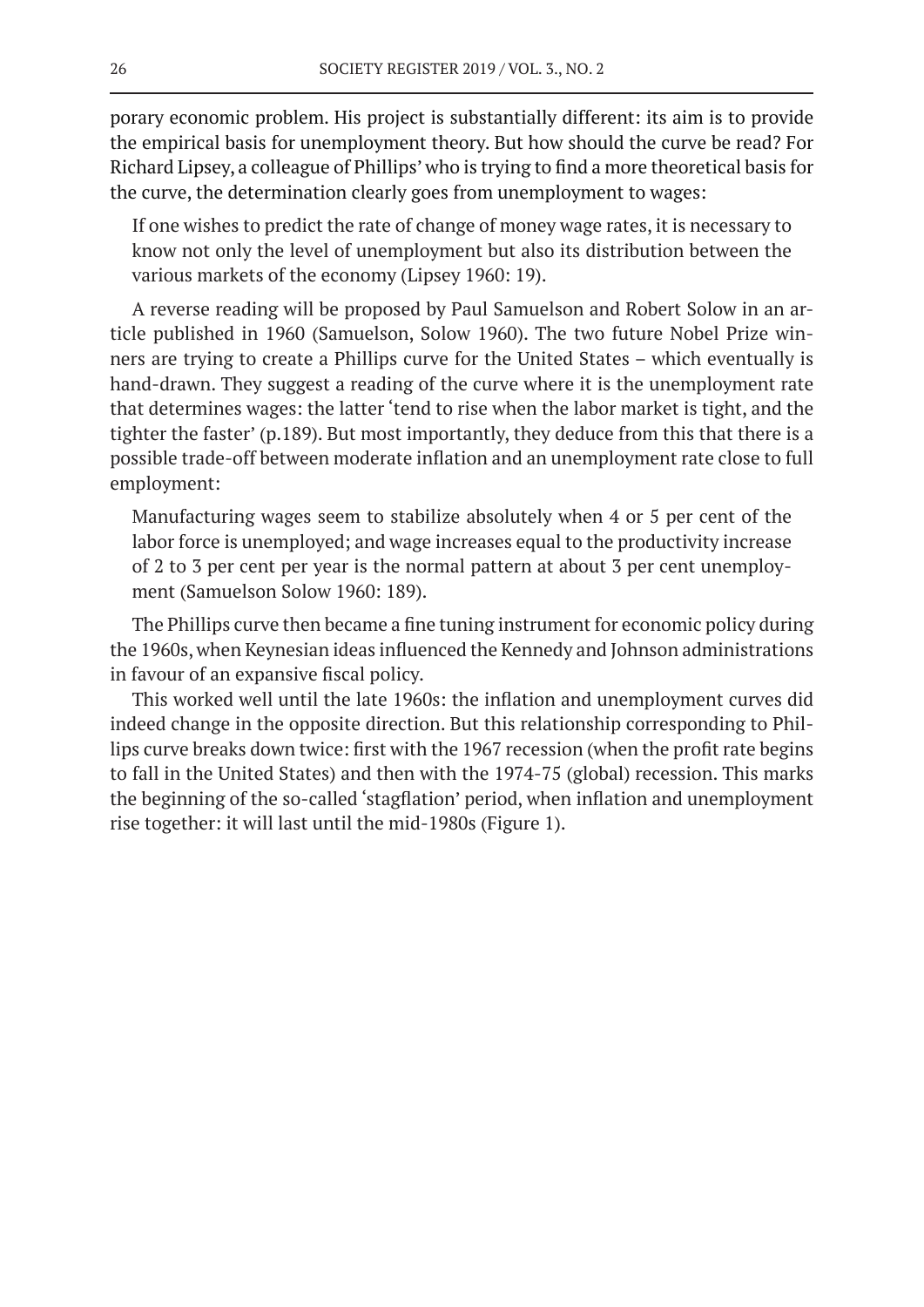

Figure 1. Inflation and unemployment in the United States 1950-2016

Source: FRED (Federal Reserve Economic Data), Federal Reserve Bank of St. Louis.

#### **STAGFLATION AND FAILURE OF KEYNESIANS**

Milton Friedman began the offensive in 1967 in his address to the assembly of the *American Economic Association* (Friedman 1968). But it is in his Nobel Prize acceptance speech (Friedman 1977) that he delivers the clearest account. He begins by evoking the passage from the *General Theory* where Keynes admits that an equation is missing:

Therefore we cannot say what aggregate employment will be, until we know the money-price of wage-goods; and we cannot know the money-price of wagegoods until we know the aggregate amount of employment. We are, as I have said, one equation short (Keynes 1936: 276).

The Phillips curve has reportedly filled this gap. 'In addition, it seemed to provide a reliable tool for economic policy, enabling the economist to inform the policymaker about the alternatives available to him' (Friedman 1977: 469).

But, over time, it became clear that there was a need for 'larger and larger doses of inflation to keep down the level of unemployment. Stagflation reared its ugly head' (p. 469). Friedman's criticism could then be summarized as follows: Phillips curve was received by Keynesians as the missing piece of their model. It established the possibility of a trade-off between unemployment and inflation rates, but only if the longterm stability of the Phillips curve was assumed. On this basis, Keynesians inspired policies of full employment that proved inflationary. The appearance of stagflation in the 1970s is related to the correction of expectations because the Phillips curve is not stable, contrary to the Keynesian assumption (Rubin 2012).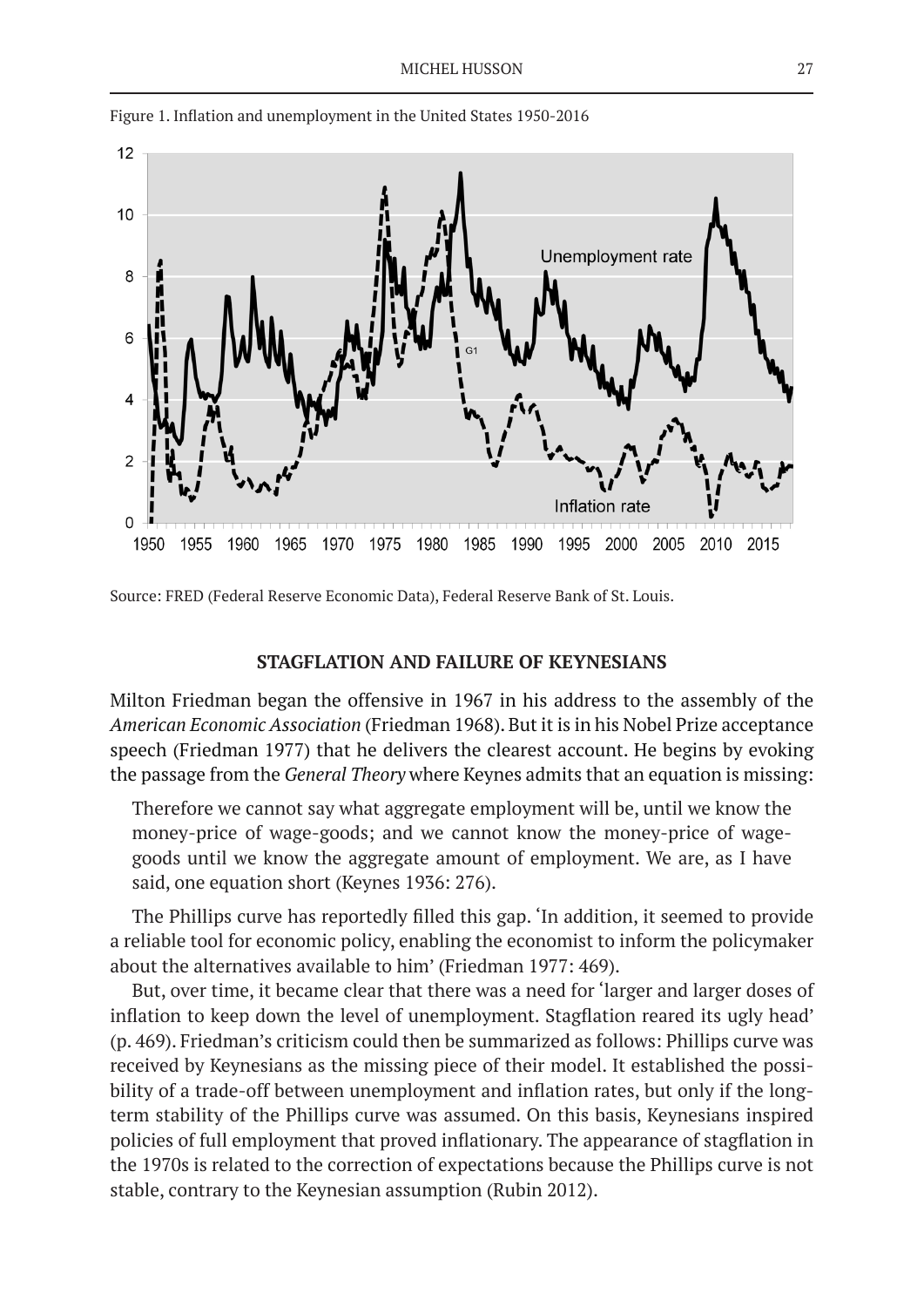The concept of expectations plays a key role here: the idea is that if we accept a certain acceleration in inflation, the 'agents' will expect a continuation of the movement, and the Phillips curve will move. This is what policymakers who stuck at the basic Phillips curve did not presumably understood:

Gaps between a true expectational Phillips curve and the monetary authority's approximating nonexpectational Phillips curve models unleash inflation that a monetary authority that knows the true model would avoid (Sargent, Williams, Zha 2006: 1193).

Two economists from the National Bank of Belgium have recently reproduced this criticism (Cordemans, Wauters 2018). In their opinion, the view that one can 'choose given inflation and unemployment rates by stimulating or restraining aggregate demand' is wrong (p. 87). This can only work in the short term and the notion of expectations is again used:

The central bank cannot continuously keep the unemployment rate below its natural level. The resulting pressures would constantly push inflation expectations and real inflation up, and the unemployment rate would systematically return to its natural level. This would ultimately lead to higher inflation, but would not be accompanied by a lower unemployment rate (Cordemans, Wauters 2018: 87).

The denial of the Keynesian paradigm made by stagflation thus opens the way to a real counter-revolution. One of the fiercest opponents of Keynesianism is Robert Lucas, who goes so far as to challenge the notion of involuntary unemployment. It would be an eccentric idea of Keynes:

Involuntary unemployment is not a fact or a phenomenon which it is the task of theorists to explain. It is, on the contrary, a theoretical construct which Keynes introduced in the hope that it would be helpful in discovering a correct explanation for a genuine phenomenon: large-scale fluctuations in measured, total unemployment (Lucas 1978: 354).

As a result, the very notion of full employment disappears:

It does not appear possible, even in principle, to classify individual unemployed people as either voluntarily or involuntarily unemployed depending on the characteristics of the decision problems they face. One cannot, even conceptually, arrive at a usable definition of full employment as a state in which no involuntary unemployment exists (Lucas 1978: 355).

In a very controversial way, Lucas wants the modern theoretical economy to no longer waste its time with the 'theoretical constructs of our predecessors' (that is Keynes'), which is the surest way 'to sterility' (p. 355).

This monetarist offensive anticipated the neo-liberal counterrevolution. They advocate the neutralization of monetary policy reduced to a rule of stable growth of the money supply. As for unemployment, it must be combated by making the labor market more flexible and removing its structural rigidities. There is no need to underline that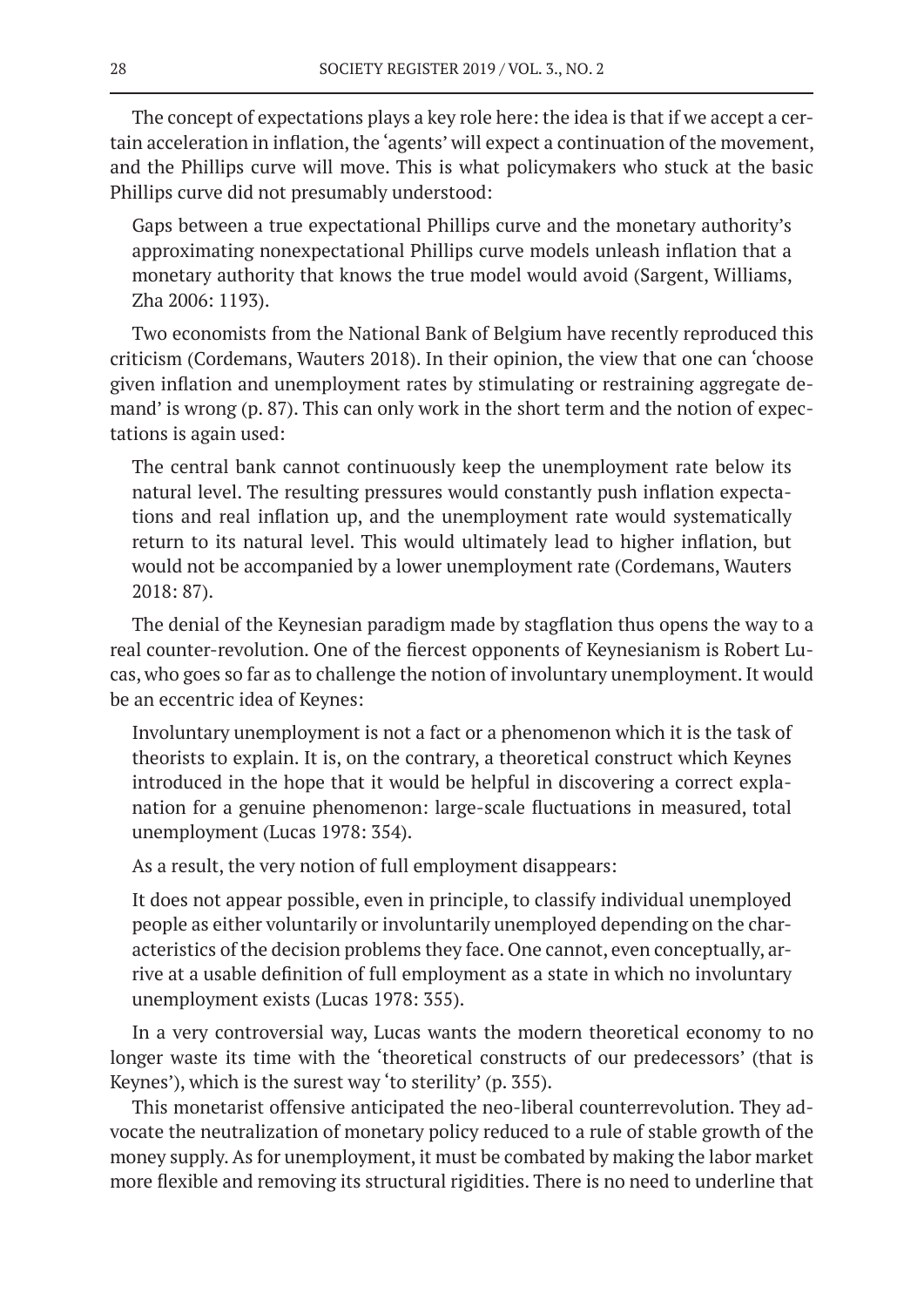what we see here is the neo-liberal doxa emerging: central bank independence and structural reforms.

## **AN IMPOSSIBLE SYNTHESIS: THE MCCRACKEN REPORT**

The McCracken report published by the OECD in June 1977 has a significant title: *Towards full employment and price stability* (McCracken 1977) and marks a double watershed. It comes just after the worldwide recession of 1974-75, which marked the end of the 'golden age', and at the height of the neo-liberal offensive against Keynesianism. The opposition between these two schools of thought is crystallized, as Vincent Gayon shows, 'on one of the central instruments of post-war macroeconomic policies used in most OECD member countries: the Phillips curve' (Gayon 2017: 136).

However, the report remains at a crossroads and reveals a certain confusion, because, as its leader admits: 'we didn't know what idea we wanted to produce' (quoted by Gayon 2017). Robert Lucas, one of the most virulent anti-Keynesians, when talking about this report describes it as 'undisciplined eclecticism' and 'opportunism posing as pragmatism' (Lucas 1979: 163).

## **THE NAIRU, OR UNEMPLOYMENT IN EQUATIONS**

Since the neo-liberal turn of the 1980s, a new conception of unemployment gained ground: it explains why full employment is neither possible nor desirable. Fundamentally, this theory, which is dominant today, is based on a reformulation of the trade-off between inflation and unemployment. There is an unemployment rate below which inflation increases, and this increase in inflation has recessive effects that bring it back to this incompressible level. It is known as 'Nairu' (*Non-Accelerating Inflation Rate of Unemployment*), structural, equilibrium or even 'natural' unemployment rate. Beyond lexical subtleties, all this refers to the same idea: a smooth functioning of capitalism requires a certain amount of unemployment that cannot be reduced without negative effects on economic activity. One could say that the Phillips curve is reversed: it is no longer inflation that regulates unemployment, but it is unemployment that is used to contain inflation.

The concept of Nairu was introduced in 1975 by Franco Modigliani and Lucas Papademos (1975), two more or less Keynesian economists, who sought to soften Milton Friedman's concept of the natural unemployment rate. More precisely, they call it NIRU (non-inflationary unemployment rate). It was James Tobin who introduced the term Nairu in 1980, even though he said a few years earlier that: 'The Phillips curve has been an empirical finding in search of a theory, like Pirandello characters in search of an author' (Tobin 1972: 9). No doubt it was finally found...

This scientifically calculated equilibrium unemployment dogma led to Robert Solow's bitter comments at the end of a conference marked by the anti-Keynesian offensive made by Lucas and Sargent. Many contemporary economists should meditate on these remarks:

You have to have a very good reason for believing that the natural unemploy-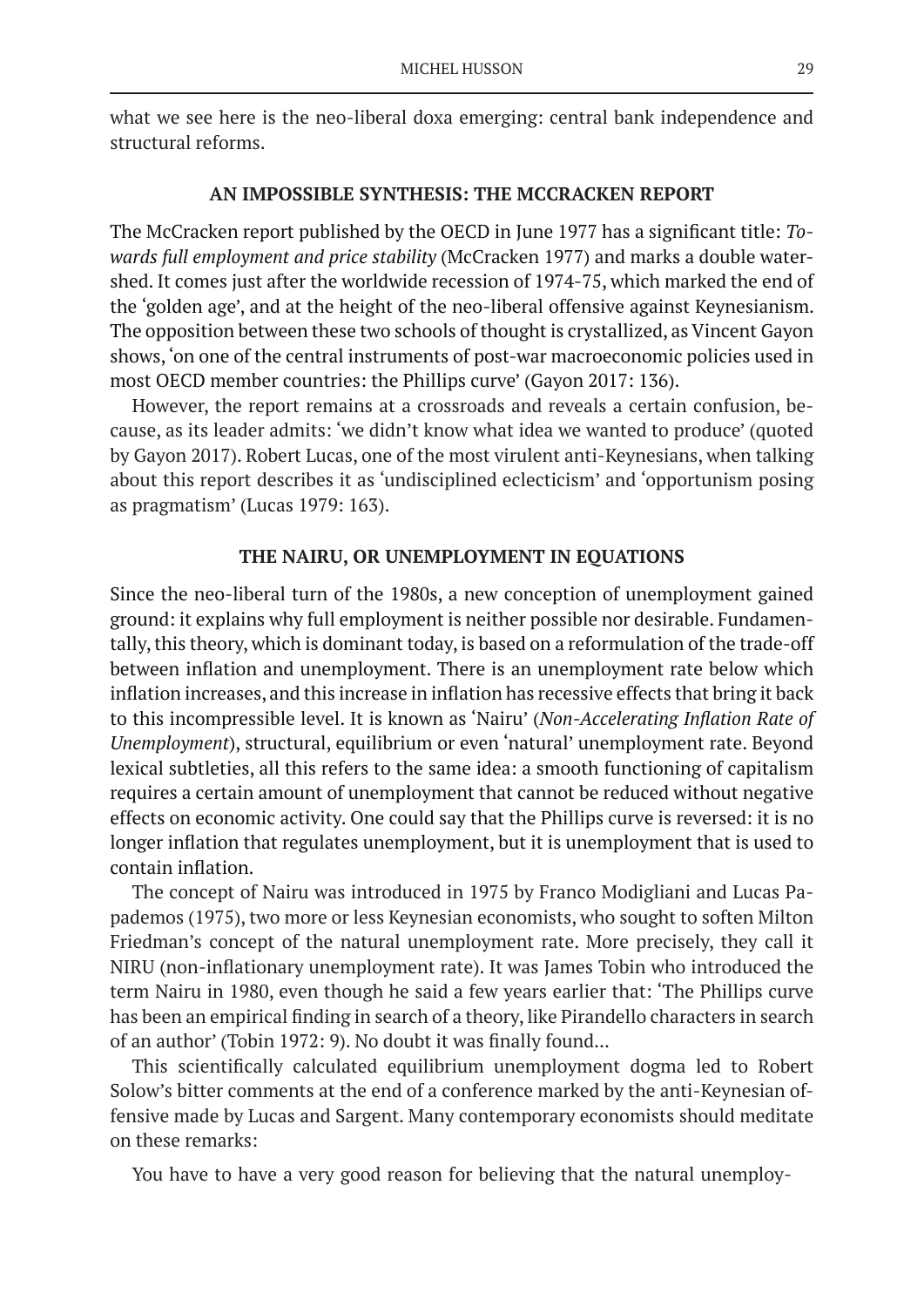ment rate is 5 1/2 percent if you want to go out and face all those people who are unemployed. It is no joke. For statisticians it is just numbers, just something that comes out when you set something equal to zero and divide one number by another. But those fellows out there are not working. You ought to be sure of what you are talking about, and that the right figure is 5 1/2 percent and not 3 1/2 or 4 1/2 percent before you pretend that it has some relevance to practical life (Solow 1978: 207).

This new concept has given rise to a considerable volume of byzantine theoretical discussions, but also to many – and futile – attempts to evaluate the famous Nairu in a stable and consensual manner. The reader will not have to deal with the details, but rather with the hidden side of this theoretical montage.

## **UNDER INFLATION, PROFIT**

It should be noted first of all that Nairu only repeats, in its own way, Marx's analysis of the role of unemployment on wage trends:

The general movements of wages are exclusively regulated by the expansion and contraction of the industrial reserve army, and this in turn corresponds to the periodic alternations of the industrial cycle. They are not therefore determined by the variations of the absolute numbers of the working population, but by the varying proportions in which the working class is divided into an active army and a reserve army, by the increase or diminution in the relative amount of the surplus population, by the extent to which it is alternately absorbed and set free (Marx 1976: 790).

With Nairu, it is a question of navigating as well as possible between Charybdis (inflation) and Scylla (unemployment). But behind inflation, there are wages and, as a result, profit. From this point of view, the OECD and the European Commission are more explicit and calculate Nawru, i.e. the Non accelerating Wage Rate of Unemployment. This makes things clearer, because it is a trade-off between wages and profit that is actually in question. As Patrick Artus (a very erratic Marxist) reminds us excellently, you should never:

(...) forget that inflation occurs when profitability of businesses is below the desired level. [It] results from the willingness of companies to restore their profitability if it is below the level they wish (Artus 2018b).

This is the key to another explanation of stagflation in the United States that does not use anticipations and other monetarist lucubrations: it is sufficient to observe the profit rate (Figure 2). Until the 1967 recession, it fluctuated at a high level: this is also, as we have seen, the period when the Phillips curve works. But it is clear that the decline in the profit rate from 1967 to the early 1980s was accompanied by an accelerating inflation. The shock of neo-liberal policies triggered, simultaneously, the rise in the profit rate and the return of the inflation rate to its 1960s level. The real trade-off is therefore between inflation (read: wages) and profit, and the unemployment rate is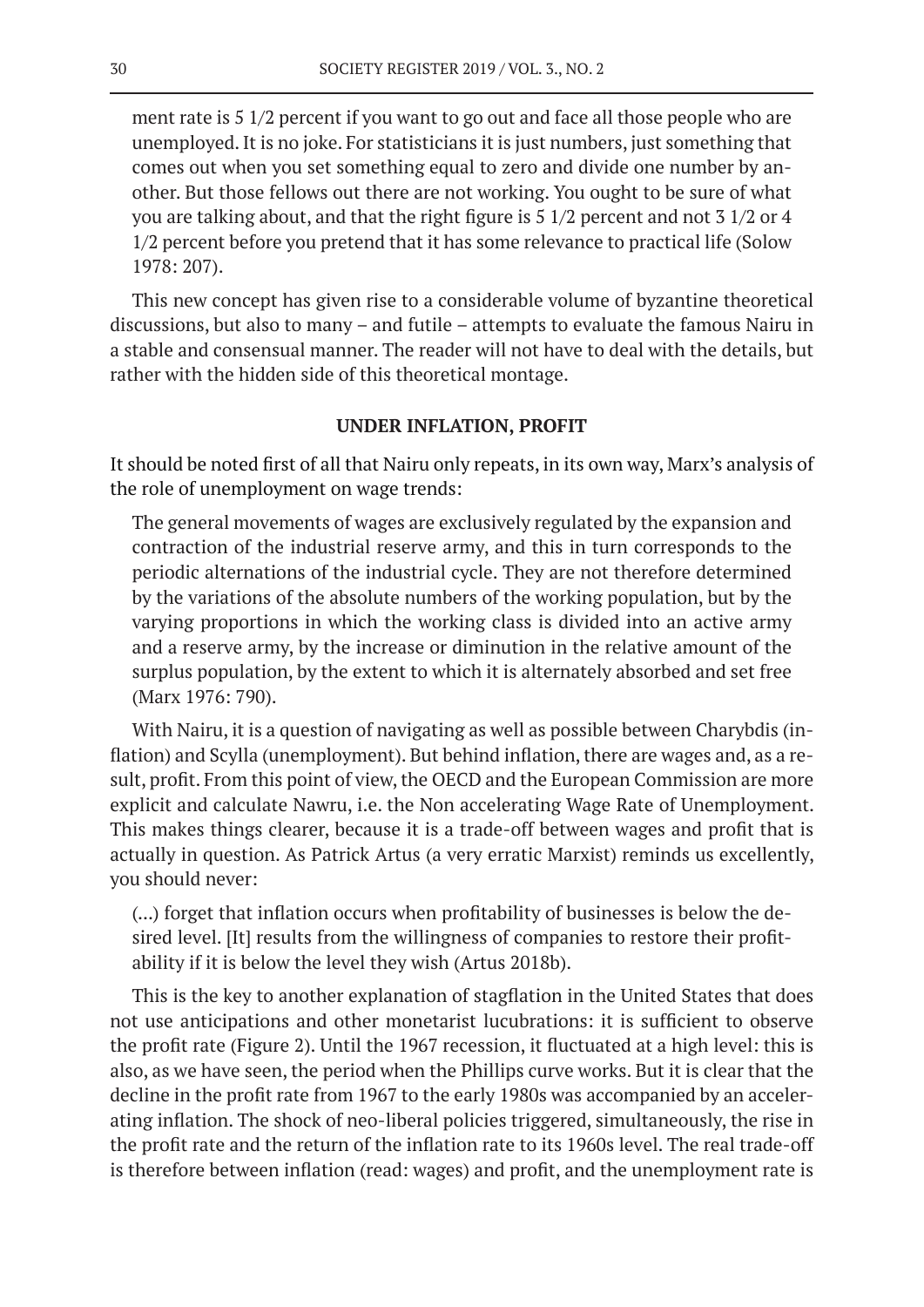

Figure 2. Profit and inflation in the United States 1950-2016



Source: BEA (Bureau of Economic Analysis)

The pattern is therefore as follows: if the unemployment rate falls too much, the balance of power between capital and labor changes in favor of employees. Wage increases bite into profit and companies respond by increasing their prices. The unemployment rate that does not accelerate inflation could, just as well and this would be clearer, be called 'unemployment rate that the profit rate does not decrease'.

Behind the mathematical apparatus, the main means can be found in the method used to calculate the Nairu (see appendix). The price equation says that the latter is formed by applying the mark-up on cost to the unit wage cost. The whole skill is to discreetly postulate that this mark-up on cost, which is nothing more than the share of profit in value added, is somehow untouchable. It only takes one sentence for Layard, Nickell and Jackman – the authors of the classic *Unemployment* (1991) – to dismiss this detail: 'Prices (of value added) are set as a mark-up on expected wages. The mark-up tends to rise with the level of activity although this effect may not be very strong' (Layard, Nickell, Jackman 1991: 13).

The sleight of hand is quite successful. It is this small detail of specification that makes it possible to replace the issue of the sharing between wages and profit by a trade-off between unemployment and inflation. All that must be done then is to discreetly assume that the mark-up on cost is fixed, in other words that the wages/profit sharing is immutable.

The Nairu theory therefore amounts to fetishizing unemployment as an instrument for tuning the economy. As full employment is out of reach, it can no longer be part of the political agenda. Governments are somehow relieved of any responsibility for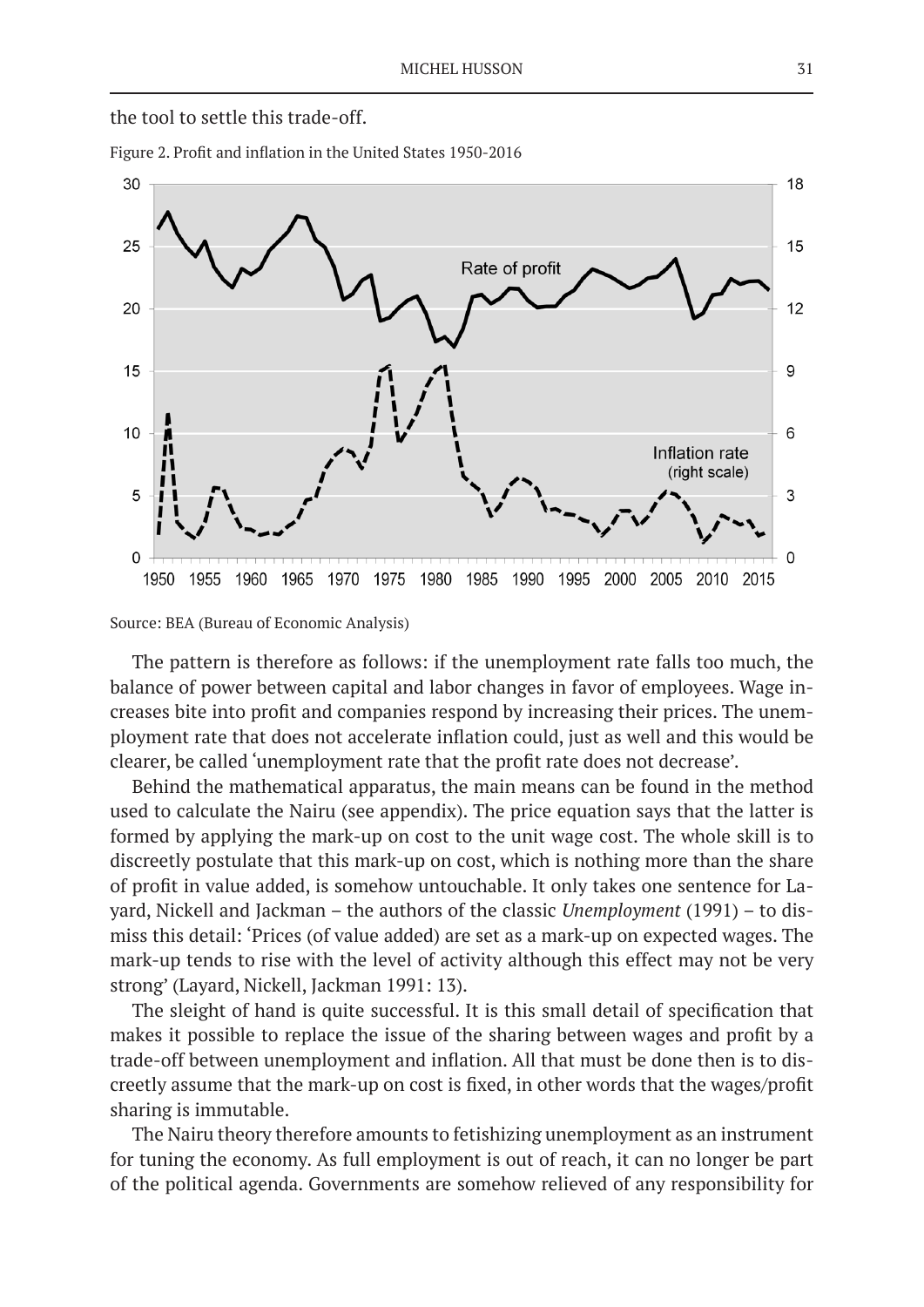employment:

One of the serious unintended consequences of economists' preoccupation with NAIRU has been to convey a message to political leaders that they need not feel any responsibility in this area, that the inflation-unemployment trade-off can be fine-tuned with interest rates by the Fed. It isn't so (Galbraith 1997: 106).

Unemployment is no longer a social phenomenon but one of the cogs of the great economic machinery.

## **BYE BYE, PHILLIPS?**

There is a heated debate among economists today as to whether or not the Phillips curve continues to work. Indeed, the unemployment rate is falling in several countries and we are thus getting closer to full employment, at least as defined by these economists. And yet, neither wages nor inflation are restarting. Most recently, the OECD (2018) has noted with concern that there is a 'rising employment overshadowed by unprecedented wage stagnation'.

Some, such as the IMF (2017), propose adjustments, others argue that the famous curve is still valid even if it has flattened (Blanchard 2016) or on the contrary that it has disappeared. The economists from the Banque de France want to reassure themselves:

Estimates from the Banque de France show that the slope of the Phillips curve in the euro area has remained weak but stable and significantly different from zero since the crisis (Berson et al. 2018: 1).

But they remain doubtful:

However, our estimates of the Phillips curve remain uncertain. We must remain attentive to all the determinants of inflation and, in particular, to the structural changes in the economy (Berson et al. 2018: 4).

Two economists (McLeay, Tenreyro 2018: 2) go so far as to argue that the fact that it is difficult to empirically identify the Phillips curve does not imply that it does not work. Its disappearance 'is a result to be expected when monetary policy is set optimally' (2018: 2). It is therefore the action of the Central Bank (aware of the existence of the curve) that leads to its disappearance. Finally, Patrick Artus (2018a) notes that 'the Phillips curve is upside down'.

In short, the Phillips curve moves, reverses, disappears or remains invisible: we are in the middle of magical thinking. This debate provides a fairly good illustration of the excesses of academic economics. Robert Solow was right to say that Phillips' article 'has provided more employment than any project since the construction of the Erie Canal' (Solow 1979 quoted by Schwarzer 2015: XV).

And perhaps today we could repeat Mark Blaug's remark who described the 1960s debate between Keynesians and monetarists as 'one of the most frustrating and irritating controversies in the entire history of economic thought, frequently resembling medieval disputations at their worst' (Blaug 1980: 196).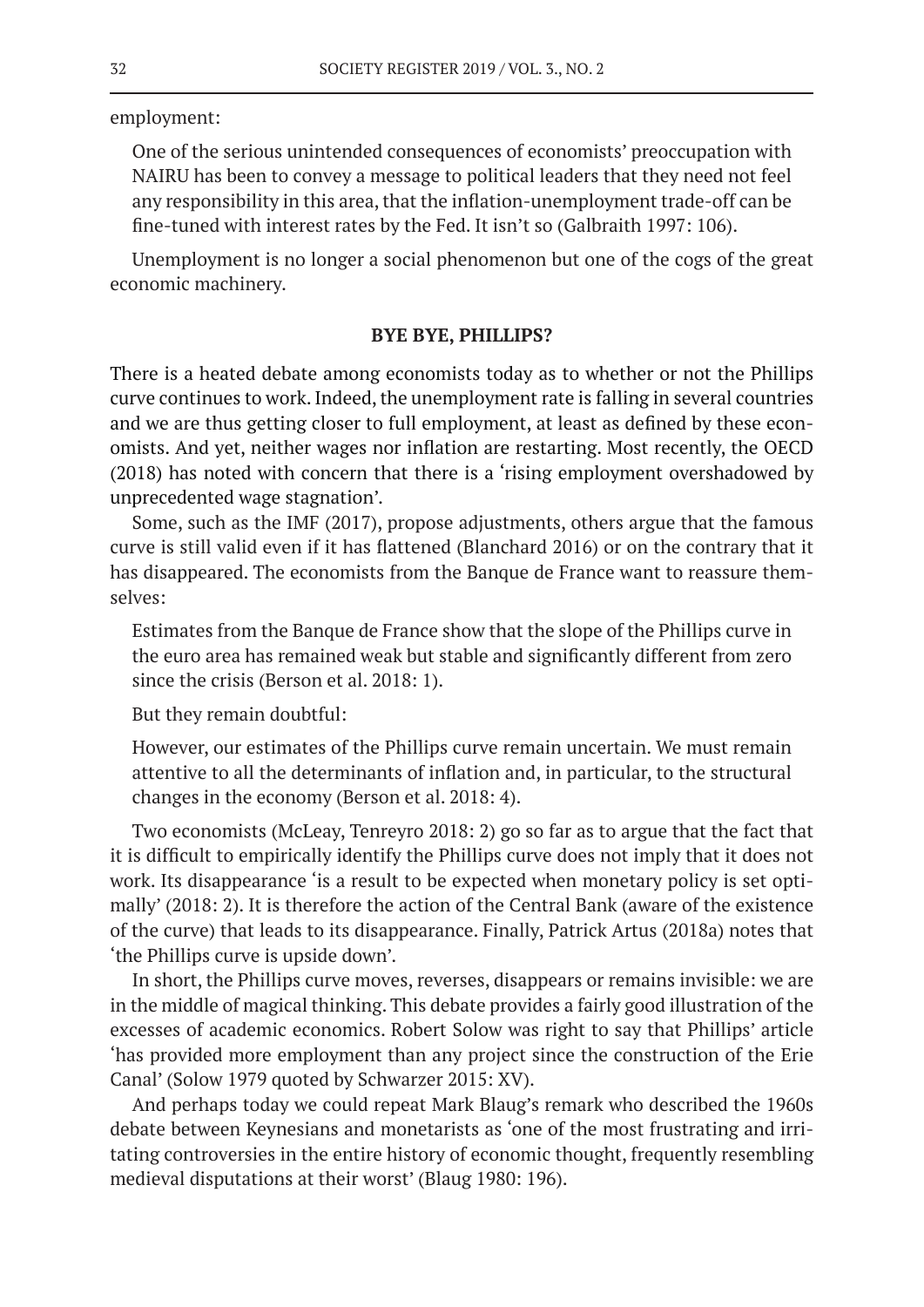## **NEO-LIBERAL DISARRAY**

Several reasons can be given to explain the flattening or disappearance of the Phillips curve. First, there is the idea, which applies well to France, according to which a modest decline from a high unemployment rate is no longer sufficient to reduce labour market tensions. Other factors may also play a role, such as the increase in the employment rate of older workers or the extension of precarious employment: in both cases, the categories of employees concerned are not in a position to demand wage increases. The IMF explains it in these terms:

While involuntary part-time employment may have helped support labor force participation and facilitated stronger engagement with the workplace than the alternative of unemployment, it also appears to have weakened wage growth (IMF 2017: 73).

Finally, structural reforms, the decline in union density and in industrial employment, which probably go hand in hand, are working in the same direction. All this contributes to the fact that the unemployment rate as such is no longer an indicator of the balance of power between capital and labour, nor is it an adequate measure of the dynamism of labour markets.

This disarray of economists has another explanation than econometric disappointments: the erasure of the Phillips curve undermines the dominant theoretical model. First, the classic explanation of natural unemployment, equilibrium unemployment, etc. no longer holds: if the fall in the unemployment rate is no longer matched by inflation, it is no longer possible to explain or legitimize its incompressible level.

And yet things are even more serious, because the adjustment of the economy is no longer possible. The basic model underlying neo-liberal discourse and practices involves three relationships:

- the Phillips curve or one of its substitutes: unemployment makes it possible to regulate essentially wage inflation;
- aggregate demand: it varies in the opposite direction to the real interest rate;
- the 'Taylor rule': when inflation exceeds the target, the central bank raises the interest rate and reduces or slows down demand and thus employment.

It is clear, then, that if the Phillips curve evaporates, this management model disappears. That's what Blanchard fears: Patrick Artus goes even further:

If these developments persist, the entire theoretical basis of euro area monetary policy (monetary pillar, reaction of interest rates to the unemployment rate or to the output gap, credibility) collapses and should therefore be replaced (Artus 2018c).

And it is a *Financial Times* journalist who best summarizes the situation: 'Remove the PC, and the central bankers are floundering' (Davies 2017). Ten years after the crisis broke out, the dominant economists note bitterly that their tools are no longer working. Their schemes claiming to be theoretical no longer have any control over the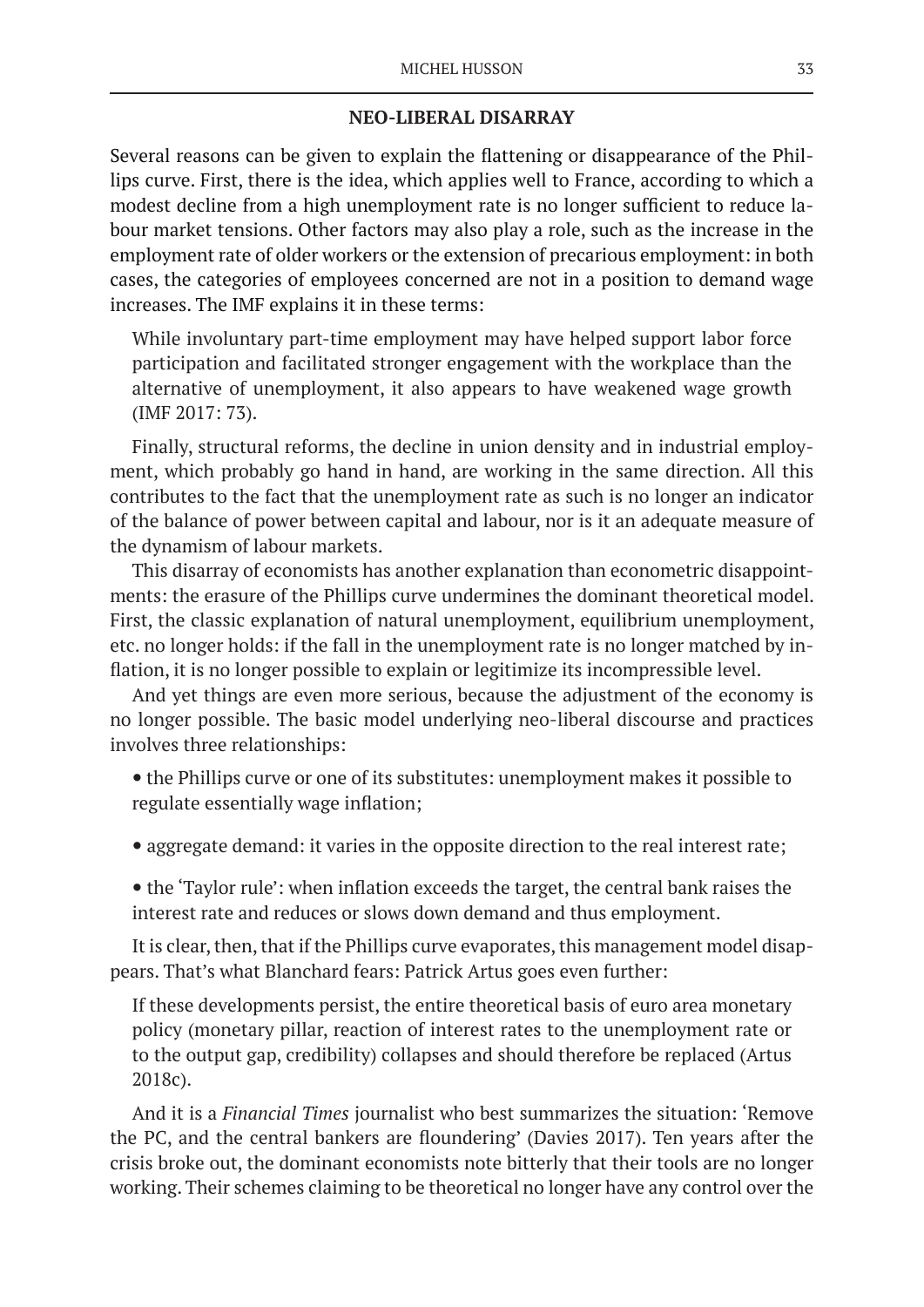concrete functioning of capitalism and Patrick Artus, decidedly very lucid, admits that he no longer knows how to 'analyse the situation' (Artus 2017).

And it is quite surprising to note that it is *The Economist* (2017) which deplores the workers' lack of bargaining power. The Bible of intelligent neo-liberalism explains that 'If wages are to rise, workers need more bargaining power'and that 'historically, this has been most effectively done by bringing more workers into unions'. It's as if we were dreaming! But the conclusion of the article also sounds like a warning: 'More empowered workers would no doubt unnerve bosses. But a world in which pay rises are unimaginable is far scarier'.

## **WHEN THE EUROPEAN CENTRAL BANK IS WADING THROUGH**

A recent example of this disarray is the European Central Bank's conference on price and wage setting (ECB 2108). All contributions were characterized by a climate of disorientation: there is full employment and no inflation in sight. Attempts at explanation are hesitant, and even more so are the recommendations.

In his presentation, Charles Wyplosz (2018) notes, for example, that the anticipated inflation rate remains equal to the last year's rate. The inflation target therefore remains 'elusive' but, faute de mieux, 'Inflation targeting remains the best strategy' and 'the interest rate instrument remains a logical instrument'. In short, the mechanisms no longer work, but there are no others. Perhaps we should take the final Wyplosz's recommendation literally: avoid 'too much preoccupation with markets or "experts"'.

Another contribution (Coibion et al. 2018) is based on the observation that the nominal interest rate is locked at zero lower bound and that inflation remains low. To boost demand, the solution would then be to raise inflation expectations, so as to lower the perceived real interest rate, the one on which agents' decisions are based. It would then be a matter of 'manipulating' expectations, by means of appropriate communication: 'For example, if inflation is too low, emphasize the inflation target (rather than actual inflation) to raise inflation expectations'. This is a proposal that sums up the profound dogmatism of the dominant economy: if there is no trace of our theory in the real world, we shall communicate to make it happen.

## **CONCLUSION**

This brief review shows that the entire dominant macroeconomics is being shaken in its foundations. But this observation should lead to optimism: indeed, it puts two important ideas back at the heart of the debate. The first is that if monetary policy has lost its effectiveness, it becomes necessary to consider expansionary fiscal policies, giving priority to the ecological transition investments (a Green New Deal). The other idea is Job Guarantee's one, which is inspired by the already mentioned Keynes' strong proposal: 'There is work to do; there are men to do it. Why not bring them together?'. It is around these two combined ideas that a new macroeconomics for the 21st century could be rebuilt.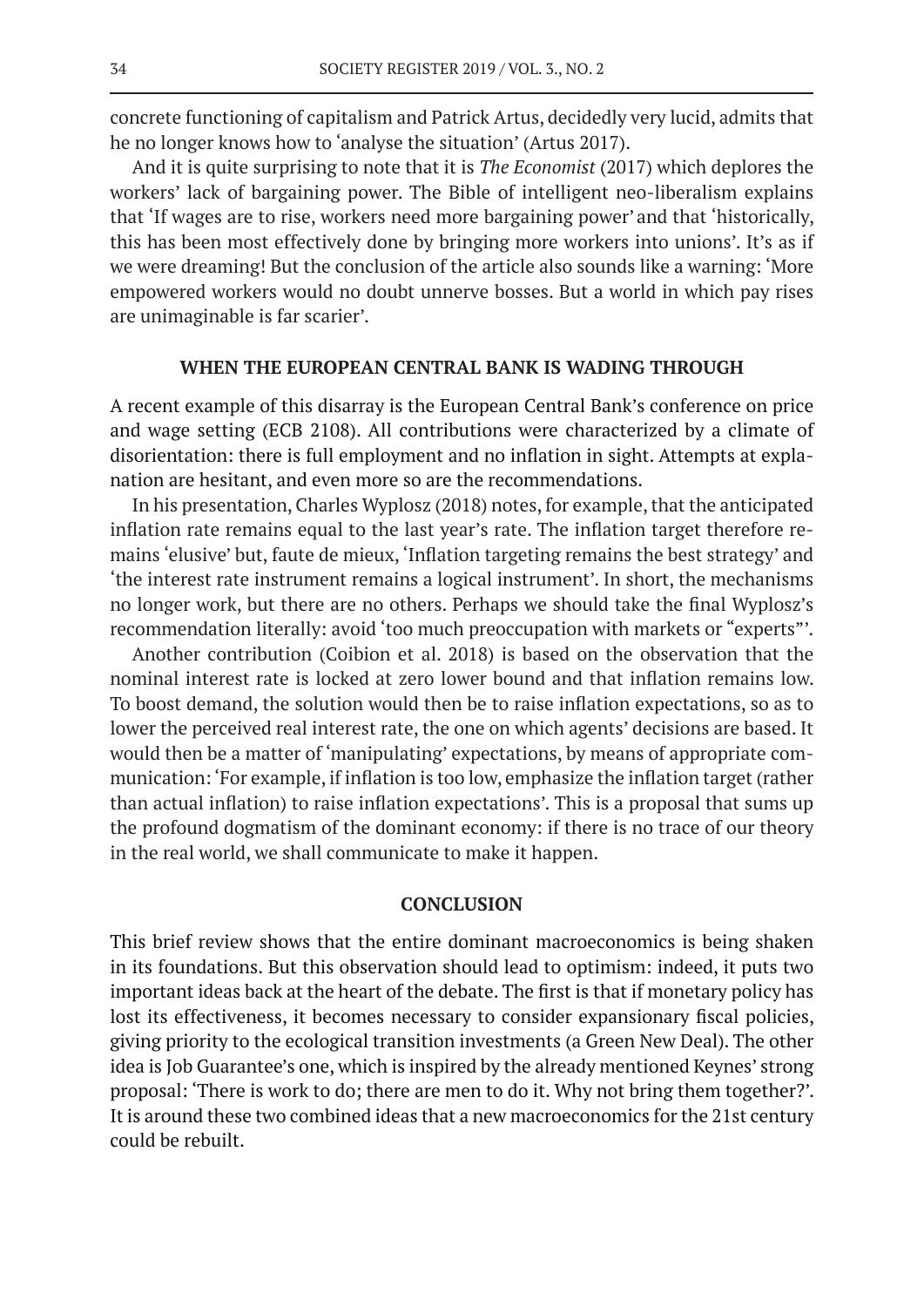**FUNDING:** This research received no external funding.

**CONFLICT OF INTEREST:** The author declares no conflict of interest.

# **REFERENCES**

- Artus, Patrick. 2017. "On ne sait plus analyser la situation à long terme des économies." *Flash Economie*, 7 décembre. Paris: Natixis.
- Artus, Patrick. 2018a. "La courbe de Phillips est à l'envers". *Flash Economie*, 8 janvier. Paris: Natixis.
- Artus, Patrick. 2018b. "Ne pas oublier que l'inflation apparaît quand la profitabilité des entreprises est inférieure au niveau souhaité". *Flash Economie*, 10 avril. Paris: Natixis.
- Artus, Patrick. 2018c. "Va-t-il falloir changer complètement la théorie qui sous-tend la politique monétaire de la zone euro?" *Flash Economie*, 24 mai. Paris: Natixis.
- Berson, Clémence *et al*. 2018. "Does the Phillips curve still exist". *Rue de la Banque n*° 56, february. Paris: Banque de France.
- Beveridge, William. 1942. *Social Insurance and Allied Services.* London: His Majesty's Srationery Office.
- Beveridge, William. 1944. *Full Employment in a Free Society*. London: George Allen & Unwin.
- Beveridge, William. 1909. *Unemployment. A Problem of Industry.* London: Green & Co.
- Blanchard, Olivier. 2016. "The Phillips Curve: Back to the '60s?" *American Economic Review* 106(5): 31–34. DOI: 10.1257/aer.p20161003
- Blaug, Mark. 1980. *The methodology of economics*. Cambridge: Cambridge University Press.
- Bremer, William. 1975. "Along the "American Way": The New Deal's Work Relief Programs for the Unemployed." *The Journal of American History* 62(3): 636–652. DOI: 10.2307/2936218
- Cordemans, Naïm and Joris Wauters. 2018. "Inflation et activité économique sont-elles mal synchronisées dans la zone euro?" *Revue économique de la Banque Nationale de Belgique*, juin 2018. Brussels: *Banque Nationale de Belgique.*
- Davies, Gavyn. 2017. "The (non) disappearing Phillips Curve: why it matters." *Financial Times* October 22. Retrieved September 05, 2019 (https://www.ft.com/content/e1d27c20-b34d-339e-a15f-21f1b3d87857).
- ECB. 2018. "Price and wage-setting in advanced economies." *ECB Forum on Central Banking* 1006. Sintra, 18-20 June.
- Friedman, Milton. 1968. "The Role of Monetary Policy." *The American Economic Review* 58(1): 1–17.
- Friedman, Milton. 1977. "Nobel Lecture: Inflation and Unemployment." *The Journal of Political Economy* 85(3): 451–472.
- Galbraith, James K. 1997. "Time to Ditch the NAIRU." *Journal of Economic Perspectives* 11(1): 93–108.
- Gayon, Vincent. 2017. "Le keynésianisme international se débat. Sens de l'acceptable et tournant néolibéral à l'OCDE." *Annales Histoire, Sciences sociales* 72(1): 123–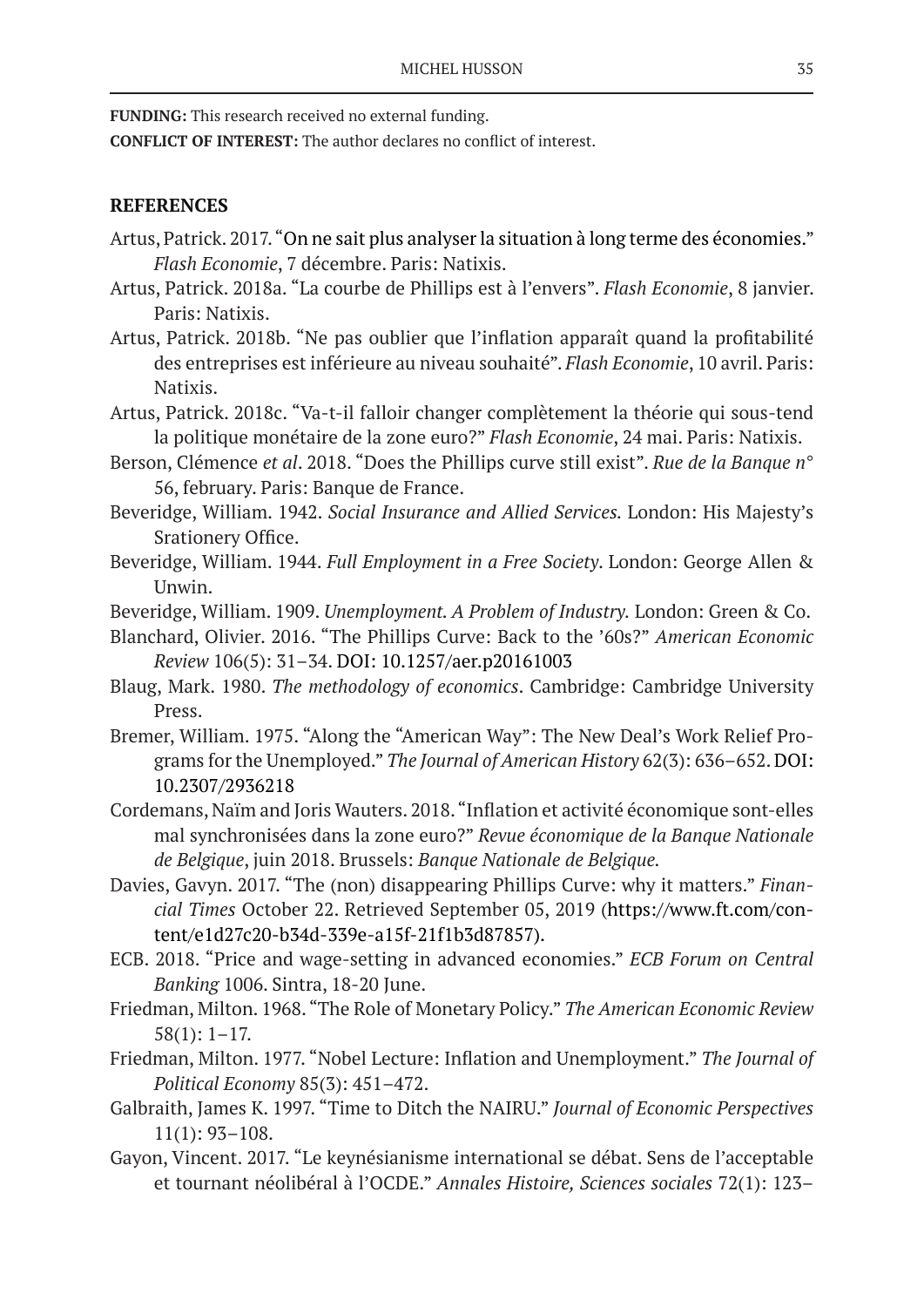164.

- Hobson, John.1899. *Problems of Poverty. An Inquiry into the Industrial Condition of the Poor*. London: Methuen & Co.
- Hopkins, Harry L. 1936. *Untitled address*, March 14. United Neighborhood Houses Papers, The Social Welfare History Archives, University of Minnesota.
- Husson, Michel. 2018a. "Des lois anglaises sur les pauvres à la dénonciation moderne de l'assistanat (II)." *A l'encontre*, 7 avril. Retrieved September 05, 2019 (http:// alencontre.org/societe/des-lois-anglaises-sur-les-pauvres-a-la-denonciationmoderne-de-lassistanat-ii.html).
- Husson, Michel. 2018b. "Phillips (l'inventeur de la courbe): une trajectoire hors du commun." *note hussonet* 121, 3 juillet. Retrieved September 05, 2019 (http://hussonet.free.fr/phillips718.pdf).
- IMF. 2017. "Recent Wage Dynamics in Advanced Economics: Drivers and Implications." *World Economic Outlook*, October 2017. Retrieved September 05, 2019 (http://pinguet.free.fr/weochap2.pdf).
- Keynes, John M. and John H. Henderson. 1929. *Can Lloyd George Do It? An Examination of the Liberal Pledge*. London: The Nation and Athenaeum.
- Keynes, John M. 1936. *The General Theory of Employment, Interest and Money.* Cambridge: Cambridge University Press.
- Layard, Richard, Stephen Nickell, and Richard Jackman. 1991. *Unemployment. Macroeconomic Performance and the Labour Market.* Oxford: Oxford University Press.
- Lipsey, Richard. 1960. "The Relation between Unemployment and the Rate of Change of Money Wage Rates: A Further Analysis." *Economica* 27(105): 1-31.
- Lucas, Robert E. 1978. "Unemployment Policy." *The American Economic Review* 68(2): 353-357.
- Lucas, Robert E. 1979. "OECD's McCracken Report. A Review." *Carnegie-Rochester Conference Series on Public Policy* 11(1): 161-168.
- Marshall, Alfred. 1903. "Letter to Percy Alden." Pp. 446-447 in *Memorials of Alfred Marshall*, edited by Arthur C. Pigou. London: MacMillan and Co. 1925.
- Marx, Karl. 1976. *Capital*. Book I. Harmondsworth, Middlesex, England: Penguin Books Ltd.
- McCracken, Paul, ed. 1977. *Towards full employment and price stability: a report to the OECD by a group of independent experts*. Paris: OECD Publishing.
- McLeay, Michael and Silvana Tenreyro. 2018. "Optimal Inflation and the Identification of the Phillips Curve." *Vox*, 3 July.
- Modigliani, Franco and Lucas Papademos. 1975. "Targets for Monetary Policy in the Coming Year." *Brookings Papers on Economic Activity* 1975(1): 141-165.
- OECD. 2018. *Rising employment overshadowed by unprecedented wage stagnation*. July. Paris: OECD Publishing.
- Phillips, Alban W. H. 1958. "The Relation Between Unemployment and the Rate of Change of Money Wage Rates in the United Kingdom, 1861-1957." *Economica* 25(100): 283-299.
- Pigou, Arthur C. 1913. *Unemployment*. London: Williams & Norgate.
- Rubin, Goulven. 2012. "Robert Solow de la courbe de Phillips à la question des fonde-